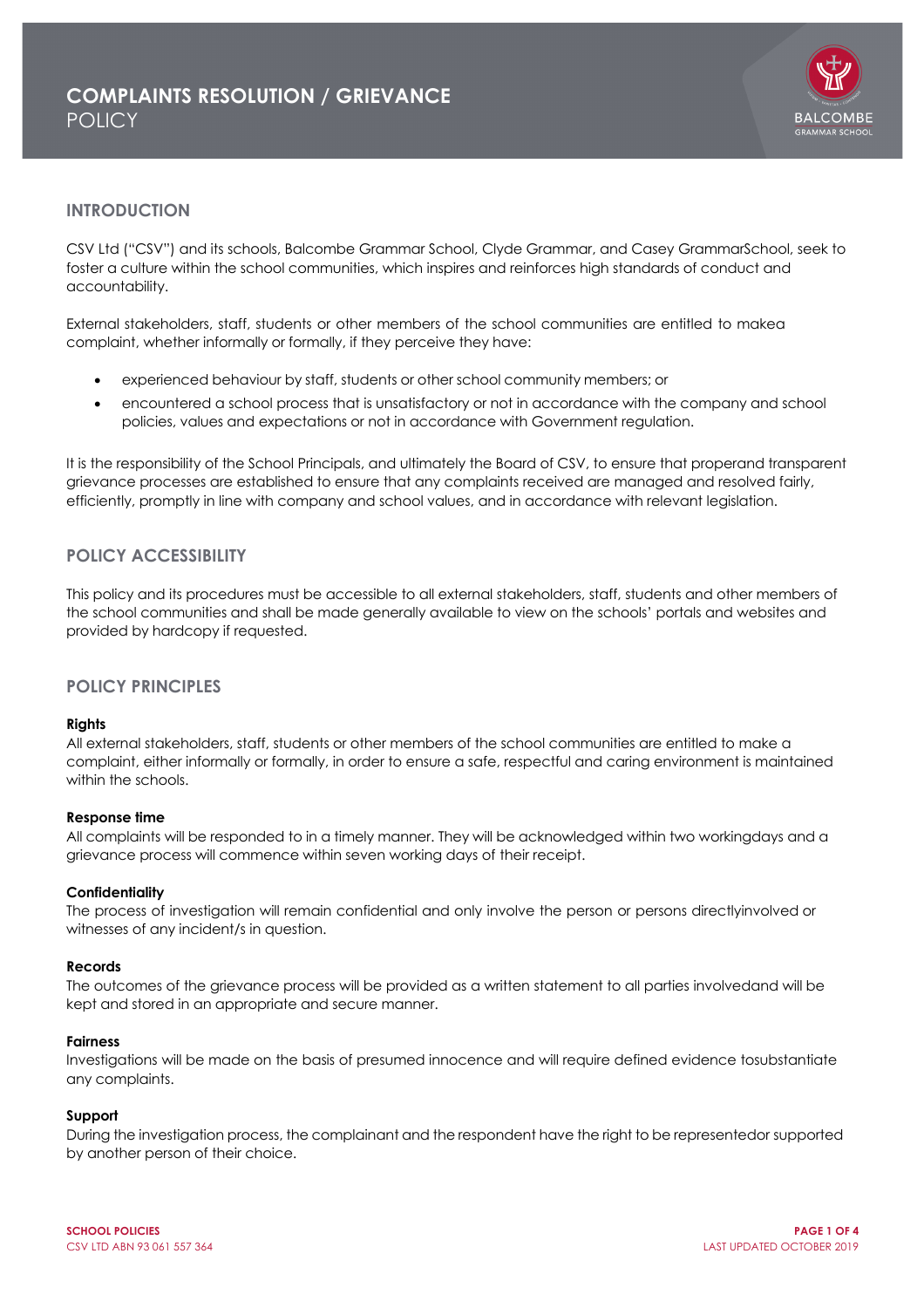

### **Good faith**

Complaints made in good faith will be treated respectfully and the company and schools will endeavour to support all parties involved. Victimisation will not be tolerated. Complaints found to be vexatious will be dismissed or viewed as misconduct

# **PROCESS**

- Complaints may be made informally by contacting the relevant staff member by email or in person. It may be possible to resolve the complaint by discussion, mediation or the instigation of a restorative process, facilitated by the School Principal. Members of the school communities are encouraged to raise complaints with the staff member closest to the issue of concern.
- A student, parent or staff member is entitled to make a formal complaint either if no satisfactory resolution was obtained after an informal complaint or if the matter is of sufficient seriousness fora formal complaint to be the first step.
- In the normal course, a formal complaint should be lodged in writing with the Principal of the School concerned. Special procedures apply when the complaint concerns the Principal, another memberof the Executive Team ("ET") or a Member of CSV Board and this Policy deals separately with such complaints.
- Any formal complaint (other than about the actions or decisions of the Principal, another memberof the ET or a Board Member of CSV) will result in an investigation and will be carried out under the direction of the Principal, or will be convened by a delegate of the Principal. Any investigationwill be conducted in a fair and impartial manner.
- If a complaint is validated, appropriate action will be taken with reference to the relevant companyand school policies.
- Where the grievance relates to a staff performance matter, principles of Due Process may apply.
- Should a complainant not be satisfied with the grievance process conducted by the Principal, or the application of company and school policies by the Principal, the complainant is entitled to seekreview by the Chair of the CSV Board ("the Chair") and may do so by written request to the Chairstating the particular grounds why the complainant is not satisfied with the process conducted bythe Principal. The Chair will review the processes undertaken and policies applied to ensure that these policies and procedures have been appropriately applied. Should any of these requirementsnot be evident, the Chair may, at its sole discretion, investigate the facts and require the Principalto revisit the case.
- If the matter still remains unresolved, then the individuals concerned or the Chair may refer the matter to the relevant body, such as Anti-Discrimination Commission, Fair Work Commission or Victorian Institute of Teaching for advice, representation or conciliation.

## **ENSURING PROCEDURAL FAIRNESS**

- If a formal complaint has been lodged against a person, that person will be informed of the natureand content of the complaint in writing and will have the right to respond. At the conclusion of anyinvestigation, the person will have access to all unrestricted information regarding the complaint and the findings of the investigation.
- A mediation or restorative process may be instigated to assist in the resolution of a formal complaint if considered appropriate. This may be conducted by an external or internal facilitator, to be determined by the Principal in consultation with the complainant.
- During the course of any grievance process, final sanctions will not be determined until the reviewhas been completed. However, the Principal retains the right to suspend a student or staff membershould the matter under review be of sufficient severity and/or involve safety concerns.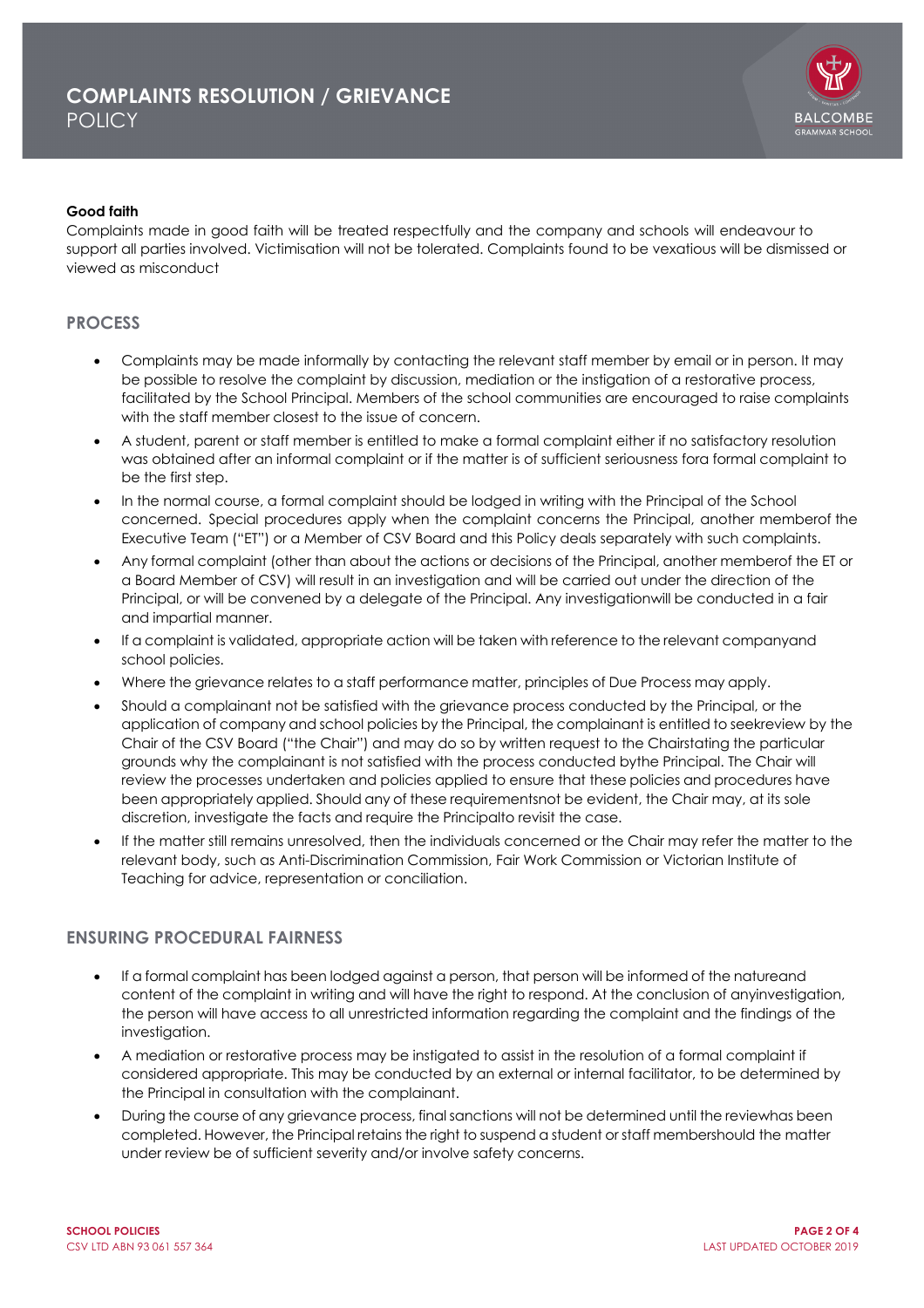

#### **Process where complaint concerns the Principal, another member of the ET or a Member of the CSV Board**

• Any formal complaint concerning the Principal, another member of the ET or a Board Member of CSV should be lodged , in writing, to the following address:

Private and Confidential The Chairperson CSV Ltd PO Box 302 Cranbourne Vic 3977 Email: chairman@caseygrammar.vic.edu.au, or chairman@balcombegrammar.vic.edu.au, or chairman@clydegrammar.vic.edu.au

- If the complaint is about the Chair it should be forwarded to the Deputy Chair at the same addressand for the purposes of this Policy, if a complaint is against the Chair all further references in this Policy to the Chair shall apply instead to the Deputy Chair.
- Any such complaint will result in an investigation carried out under the direction of the Chair, or will be convened by a delegate of the Chair. Any investigation will be conducted in a fair and impartial manner.
- If a formal complaint has been lodged against a person, that person will be informed of the natureand content of the complaint and will have the right to respond. At the conclusion of any investigation, the person will have access to all unrestricted information regarding the complaint and the findings of the investigation.
- A mediation or restorative process may be instigated to assist in the resolution of a formal complaint if considered appropriate. This may be conducted by an external or internal facilitator, to be determined by the Chair in consultation with the complainant.
- During the course of any grievance process, final sanctions will not be determined until the reviewhas been completed. However, the Chair may suspend the person concerned should the matter under review be of sufficient severity and/or involve safety concerns. Any such suspension mustbe referred to the CSV Board as soon as practicable for ratification or reversal.
- If a complaint is validated, appropriate action will be taken with reference to the relevant companyand school policies.
- Where the grievance relates to a staff performance matter, principles of Due Process may apply.
- If the matter still remains unresolved, then the individuals concerned or the Chair may refer the matter to the relevant body, such as Anti-Discrimination Commission, Fair Work Commission or Victorian Institute of Teaching for advice, representation or conciliation.

As a general rule CSV and its Schools will not accept anonymous complaints and will do so only at the discretion of the School Principal or the Board (as the case may be) having regard to the nature and seriousness of the complaint and whether there is sufficient information for an investigation to beconducted. Possible exceptions to the general rule include matters which involve significant personalwelfare issues or a serious abuse of power where the identity of the person making the claim is not always essential for the proper investigation of such a complaint. Any complaint relating to child abuse, whether anonymous or attributed, will be investigated.

For the avoidance of doubt, this Policy and process is not intended to apply in relation to any decisionor policy of the CSV Board and should an external stakeholder, staff member, student or other member of the school communities wish to query or express concern about such matters they may do so, in writing, to the Board which correspondence will be considered by the Board in the proper course of its business.